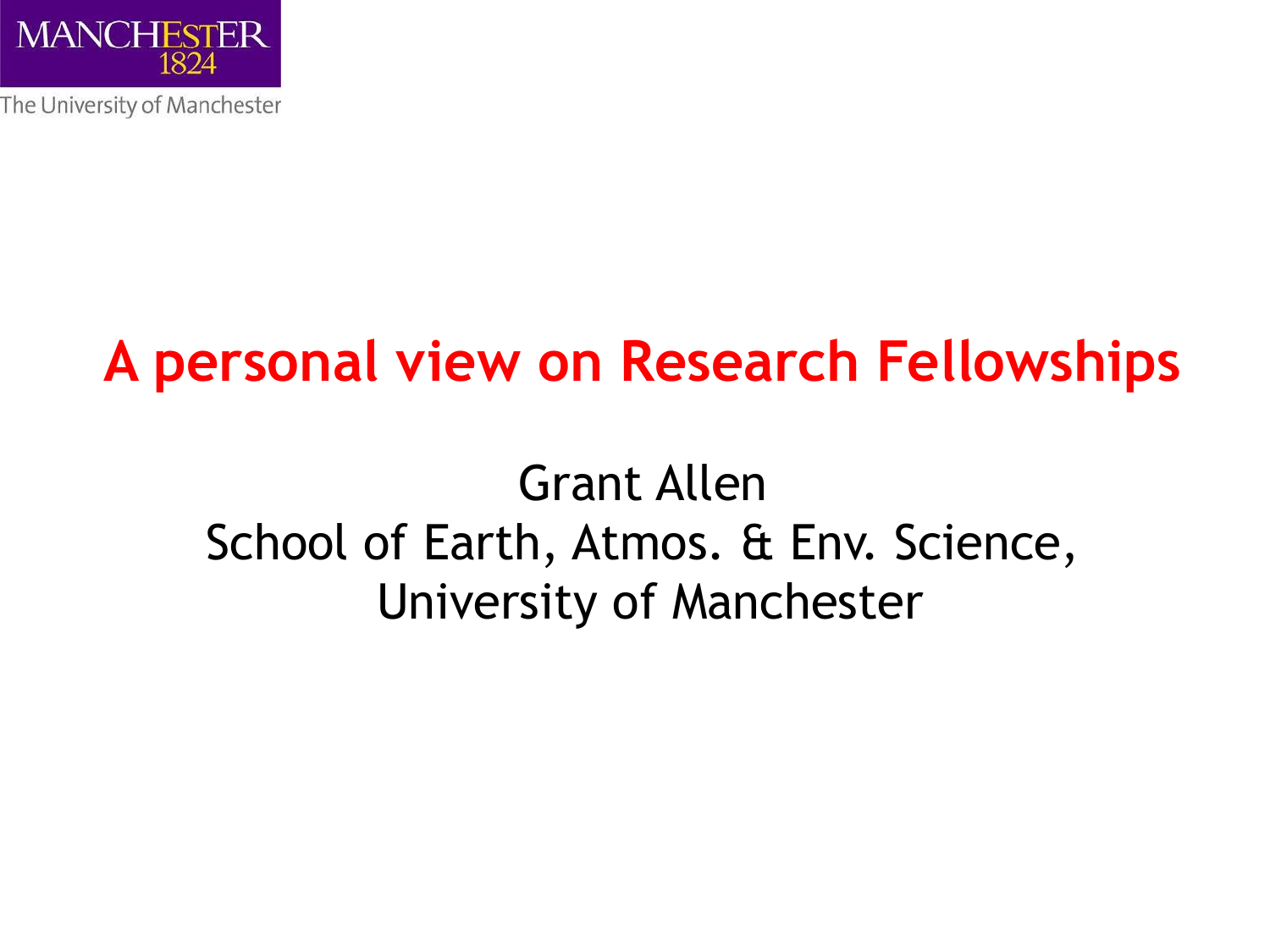

## Goals of this talk

- What is a fellowship proposal?
- What is the funding process?
- Dos and Don'ts personal tips in:
	- Grant writing
	- Responding to reviews
	- Panel presentation
- Planning for success next steps Keeping focus



To get started, you must have a destination.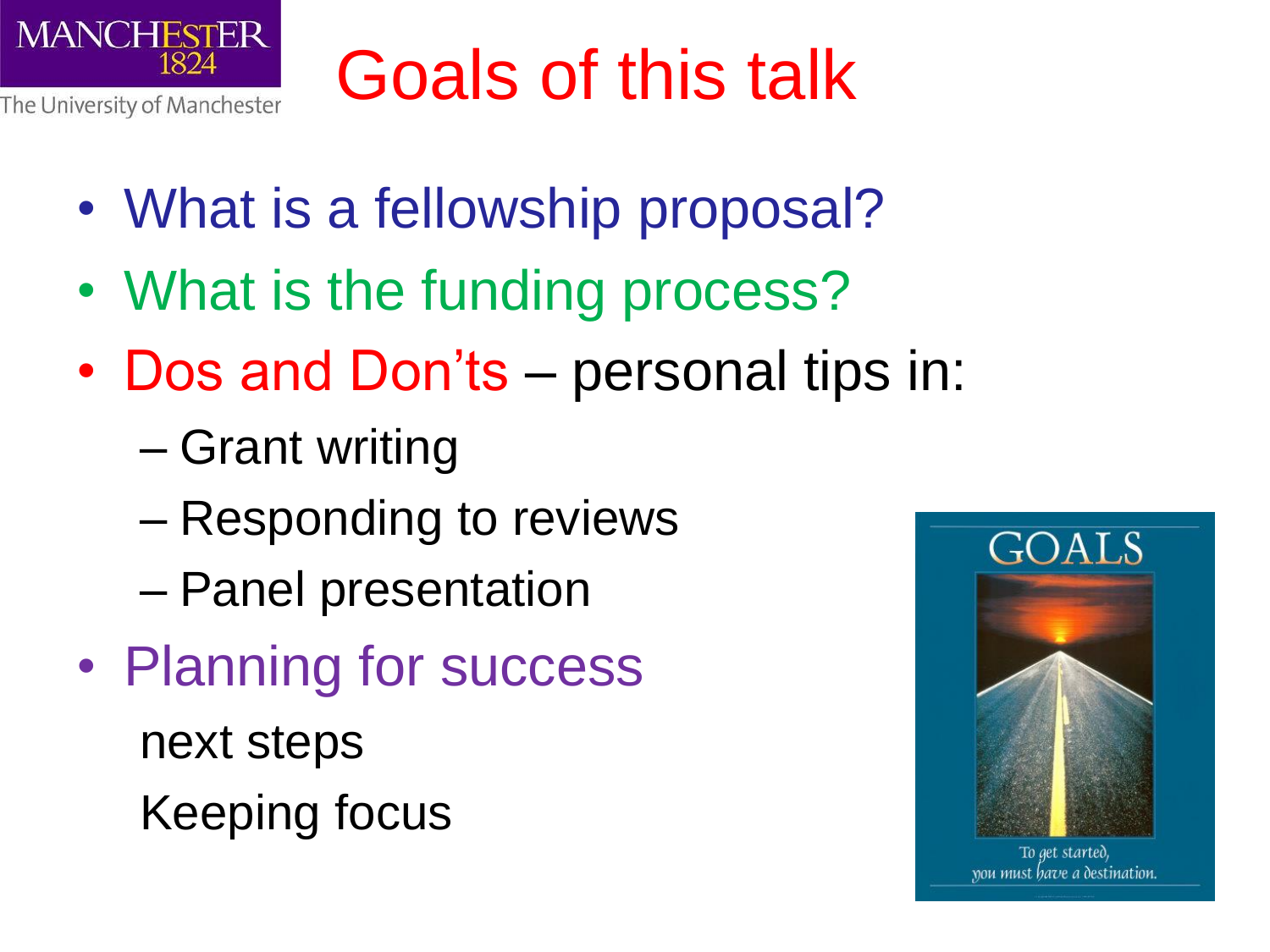

#### 1997-2001 – MPhys - Astrophysics

- 2001-2005 PhD satellite remote sensing, Leicester
- 2005-2008 PDRA, Thunderstorm dynamics, Manchester
- 2008-2011 PDRA, Geoengineering, Manchester
- 2011-2014 NERC Fellow, Lecturer
- 2014 Senior Research Fellow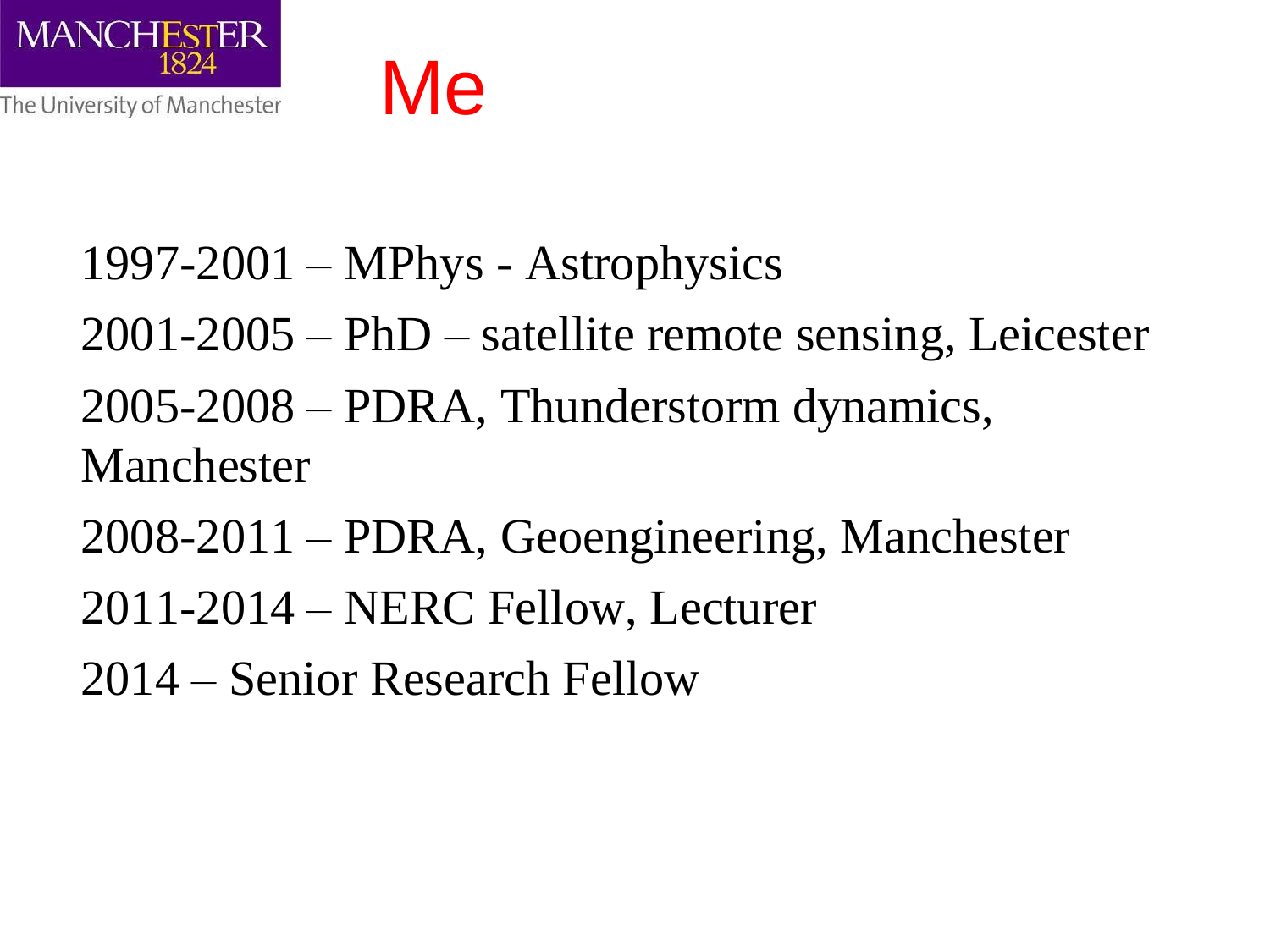

## "It's all about the confidence"



- Your first Fellowship app can (and will) be daunting.
	- Why?
		- The process is new
		- Your idea is new (or it should be!)
		- A lot of personal and career capital may be hanging on its success
- But don't be scared!
	- Accept that it will be outside your comfort zone
	- If you are confident in your ability and your idea, it will shine through.
	- Convince yourself and the panel will follow…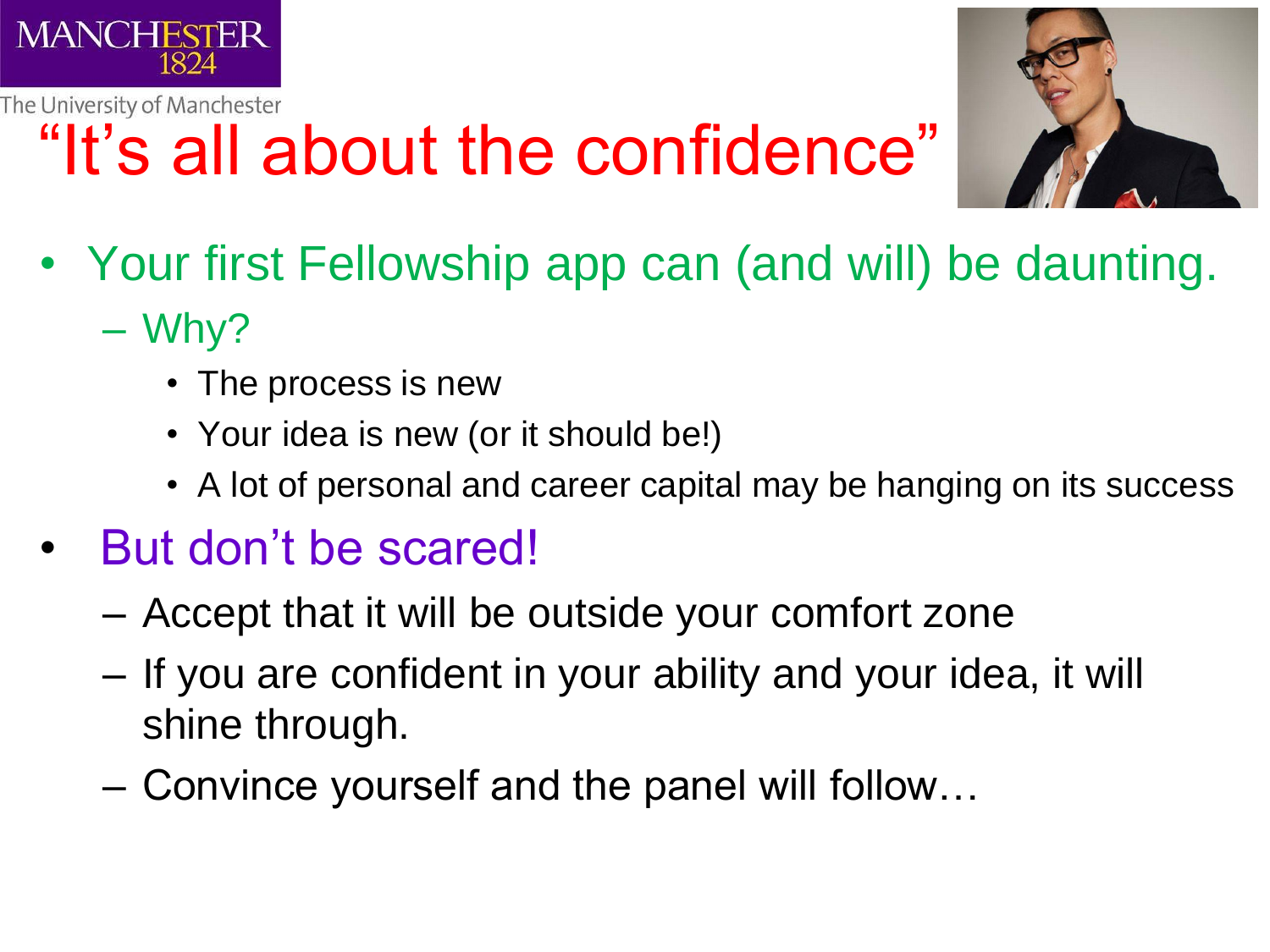

## What is a Fellowship?

• It is a prestigious (often strategic) investment in YOU (and your science)

- Success requires:
	- An ambitious but achievable project
	- A new, topical and clear scientific deliverable
	- Impact and relevance
	- A track record that demonstrates your potential
	- A clear pathway to follow-on projects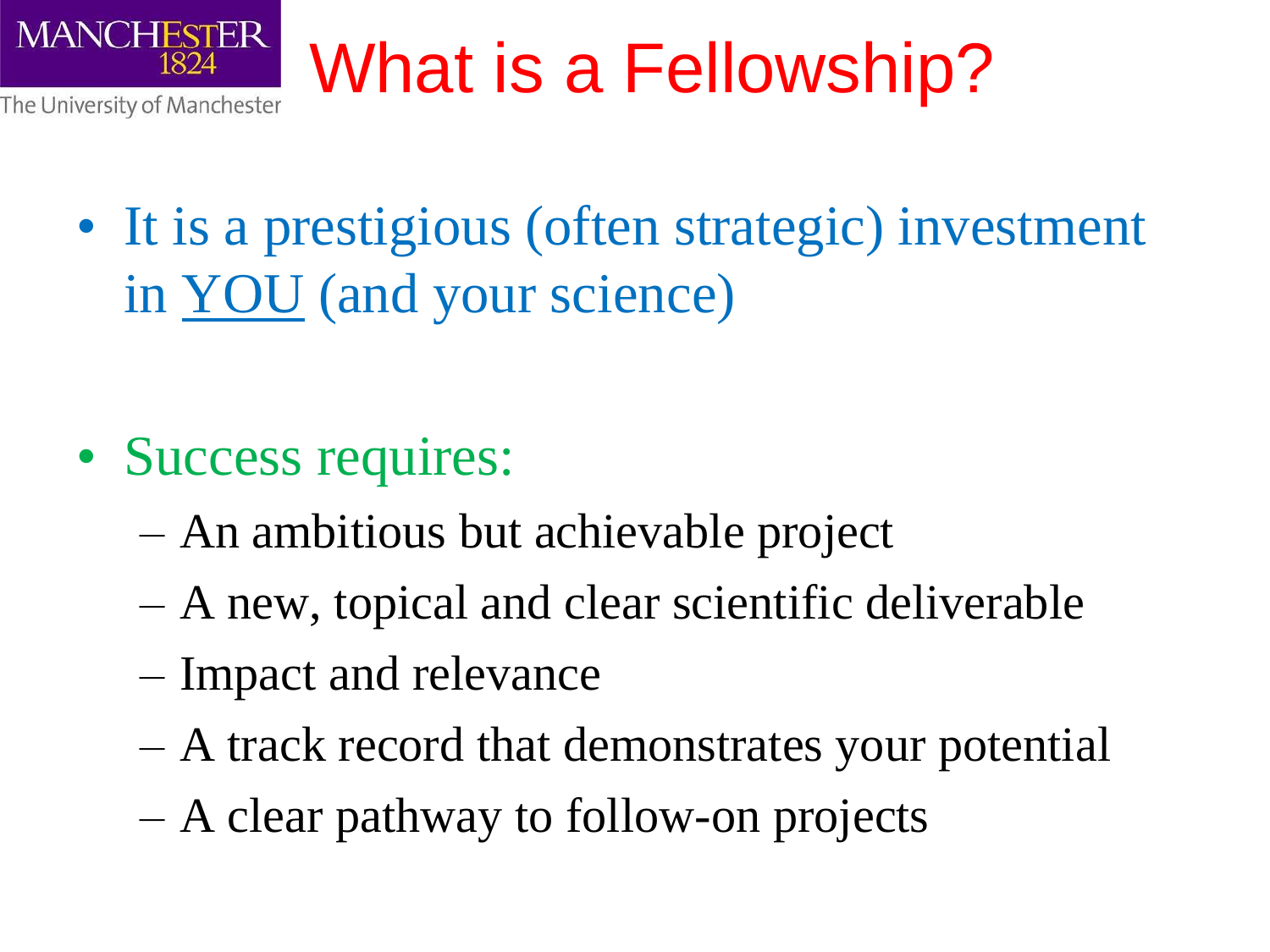

## An investment in YOU

- The idea and project must be sound but this is secondary to showing your POTENTIAL
- A great Fellowship project will not get funded if the panel can't see that you are an emerging research leader
- Track record is important.
- Passion, commitment and forward-look
	- Think beyond the project
	- Partnerships and knowledge exchange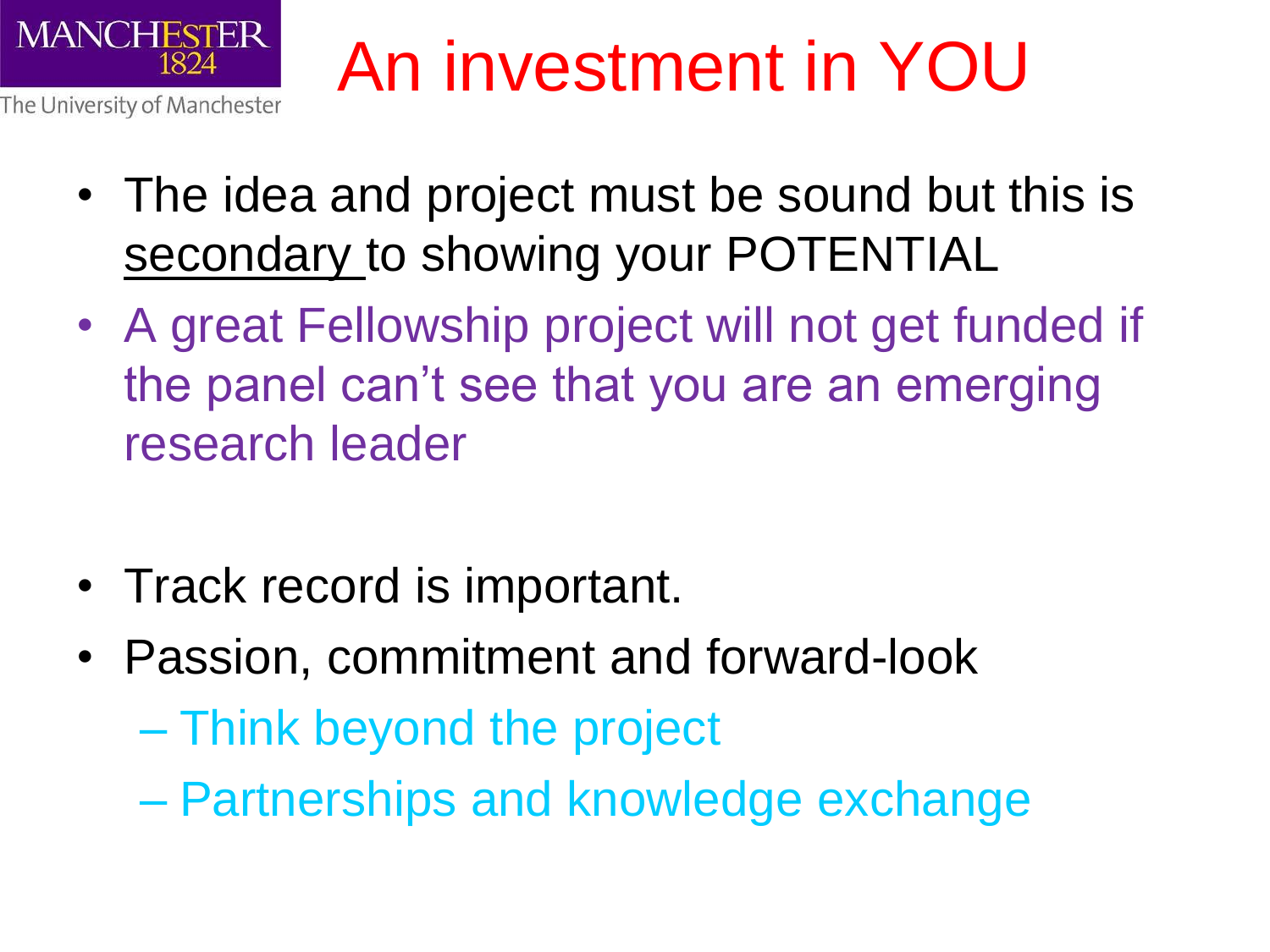

Different funding agents have different approaches.

Most simple: Marie Curie –proposal scored only by referees Most complex (e.g. NERC / ERC): Sift, review, panel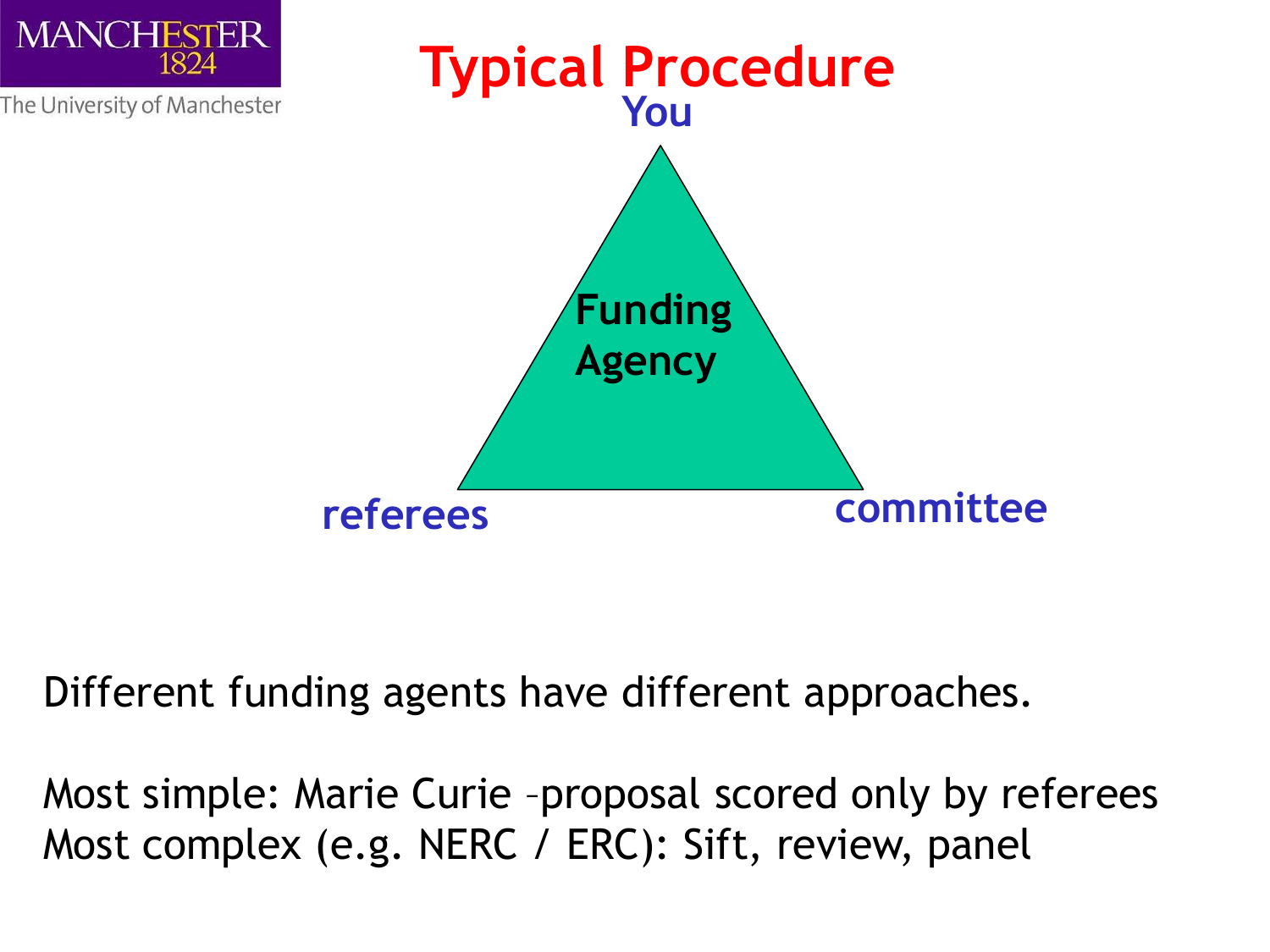



The funding process

**A proposal is the easy part…**

**Your status, fit to agency remit etc** 

**There are good and bad reviewers in this world….the panel know this too.** 

**Almost there! Down to you now…**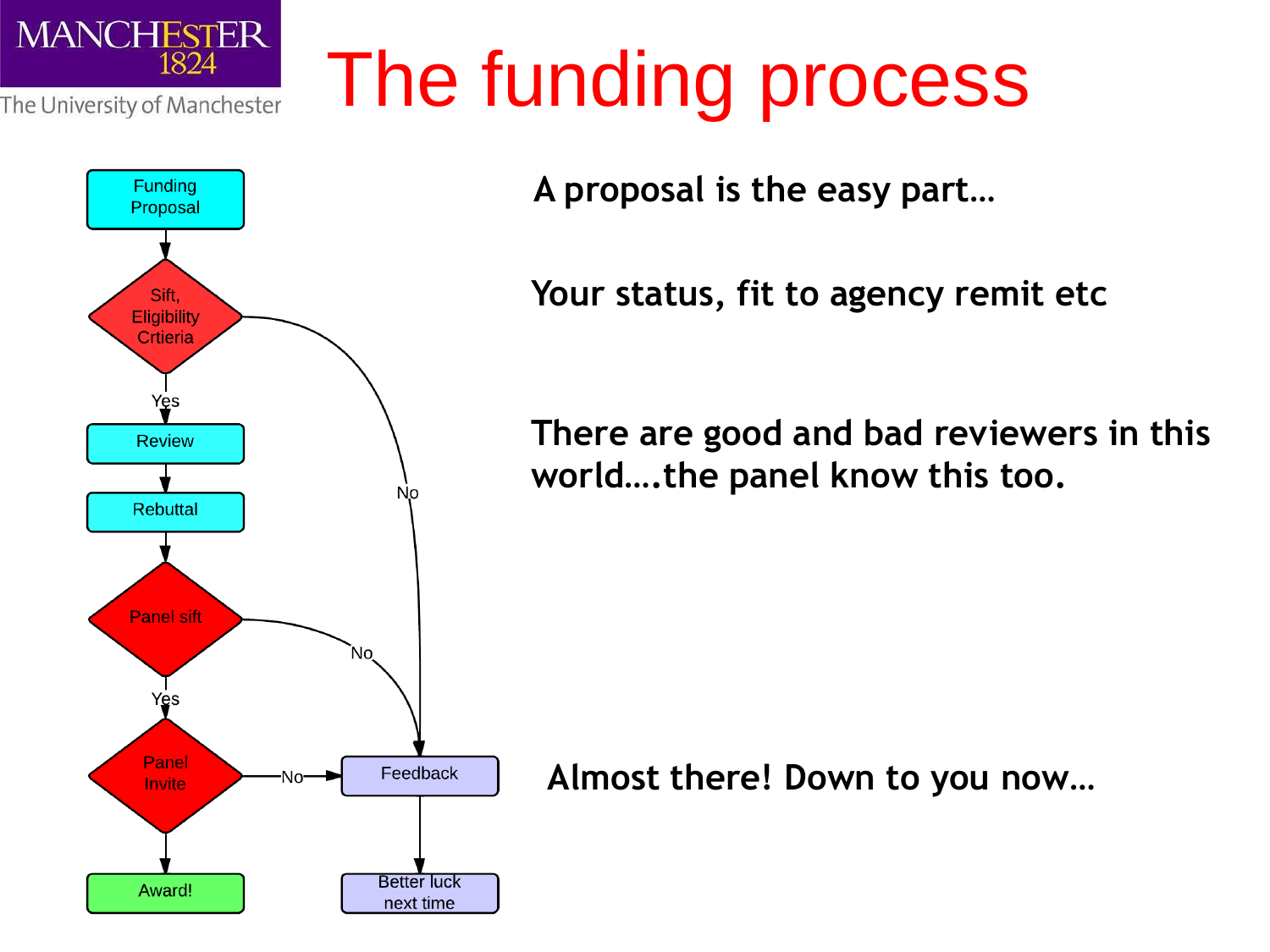**The University of Manchester A Fellowship applications contains:** 

- A case for support (typically ~8 pages)
- Your CV
- Justification of Resources
- Pathways to Impact
- Letters of Support
- Various summary boxes on the Je-S/ERC portal: – P2I, JoR, Academic Beneficiaries, Lay summary
- NERC: Score for scientific excellence (0-10) is added to P2I (0-6) but excellence is weighted more highly when compiling the rank order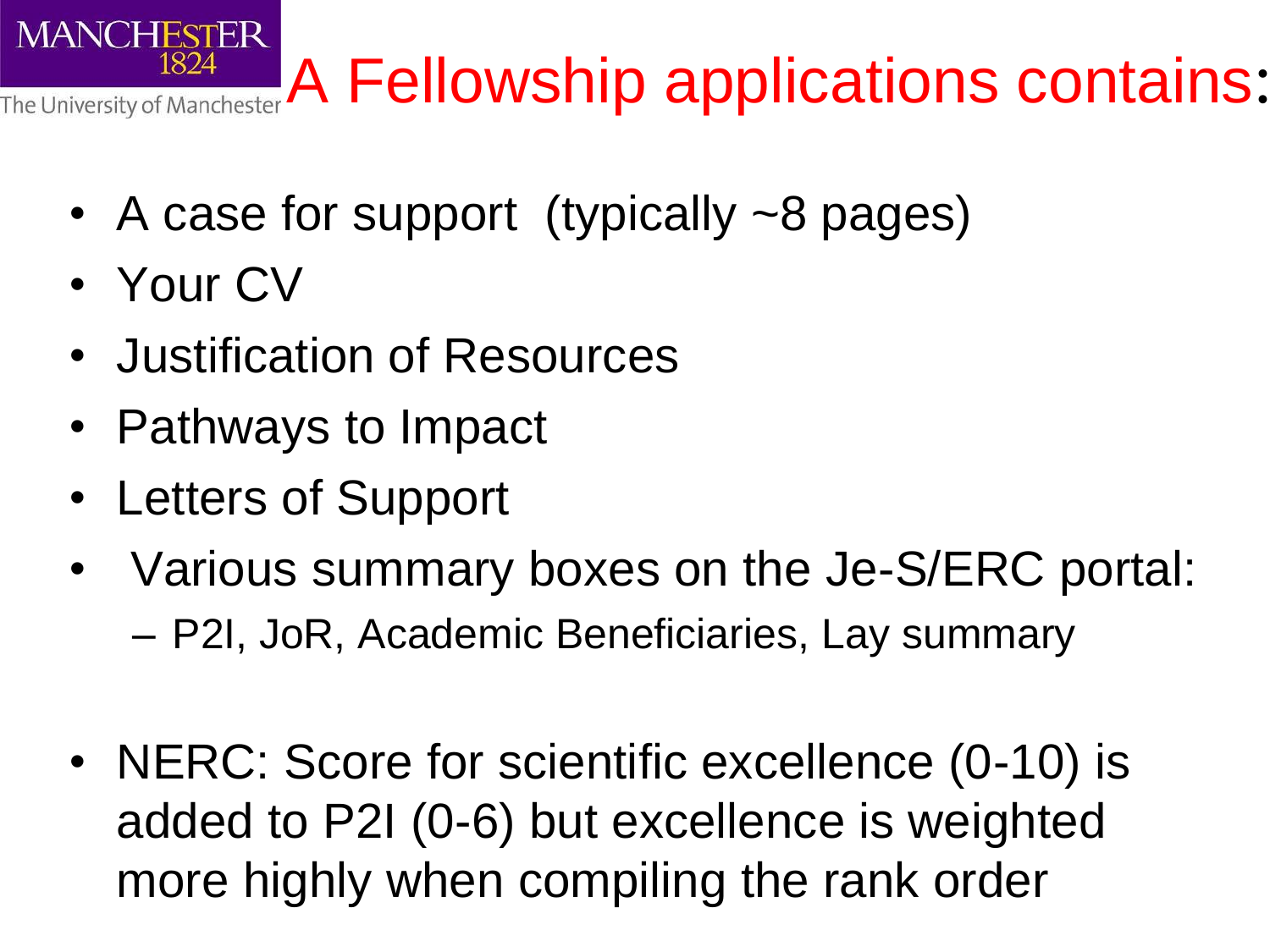

### Pointers for structuring a written proposal

- **Keep it simple, logical and concise – increase the complexity further into the text**
- Try to 'funnel' your reader from general towards technical.



**Work plan**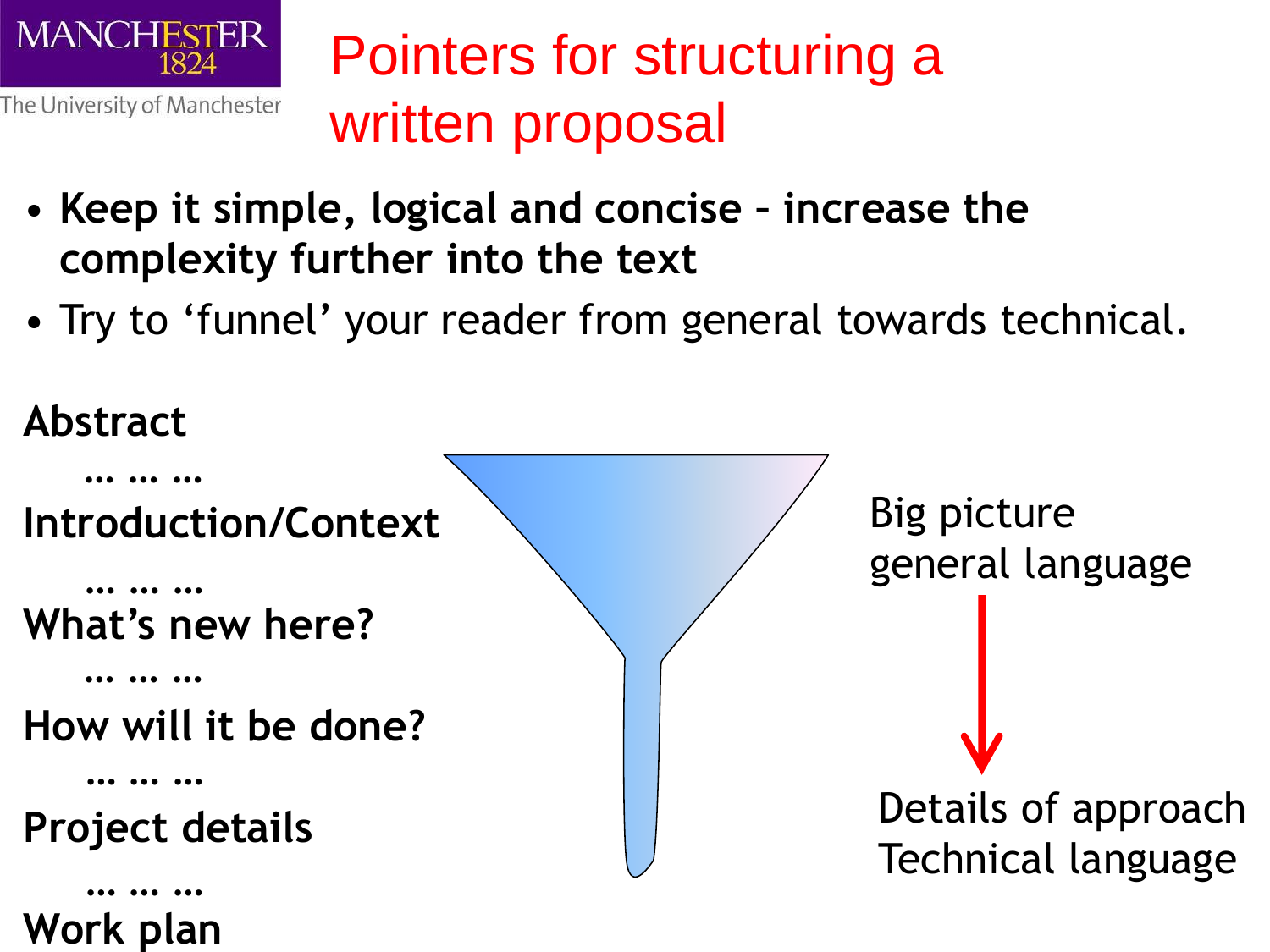

- **Phrase constructively:** *a "problem"* **is, in fact,** *a "challenge"*
- **Use present perfect: "although much work has been done…"**
- **Take your reader by the hand***:* 
	- *tell your reader where you're headed; imagine reading 40 proposals*
	- *Have an intro, middle and summary for each section.*
	- *Repetition of key points throughout*
	- Abstract/Exec Summary  $\rightarrow$  Introduction/motivation  $\rightarrow$ *project details work plan/deliverables*
- **Make it look good:** *use figures!*
- **Keep in mind: A proposal is NOT a research paper**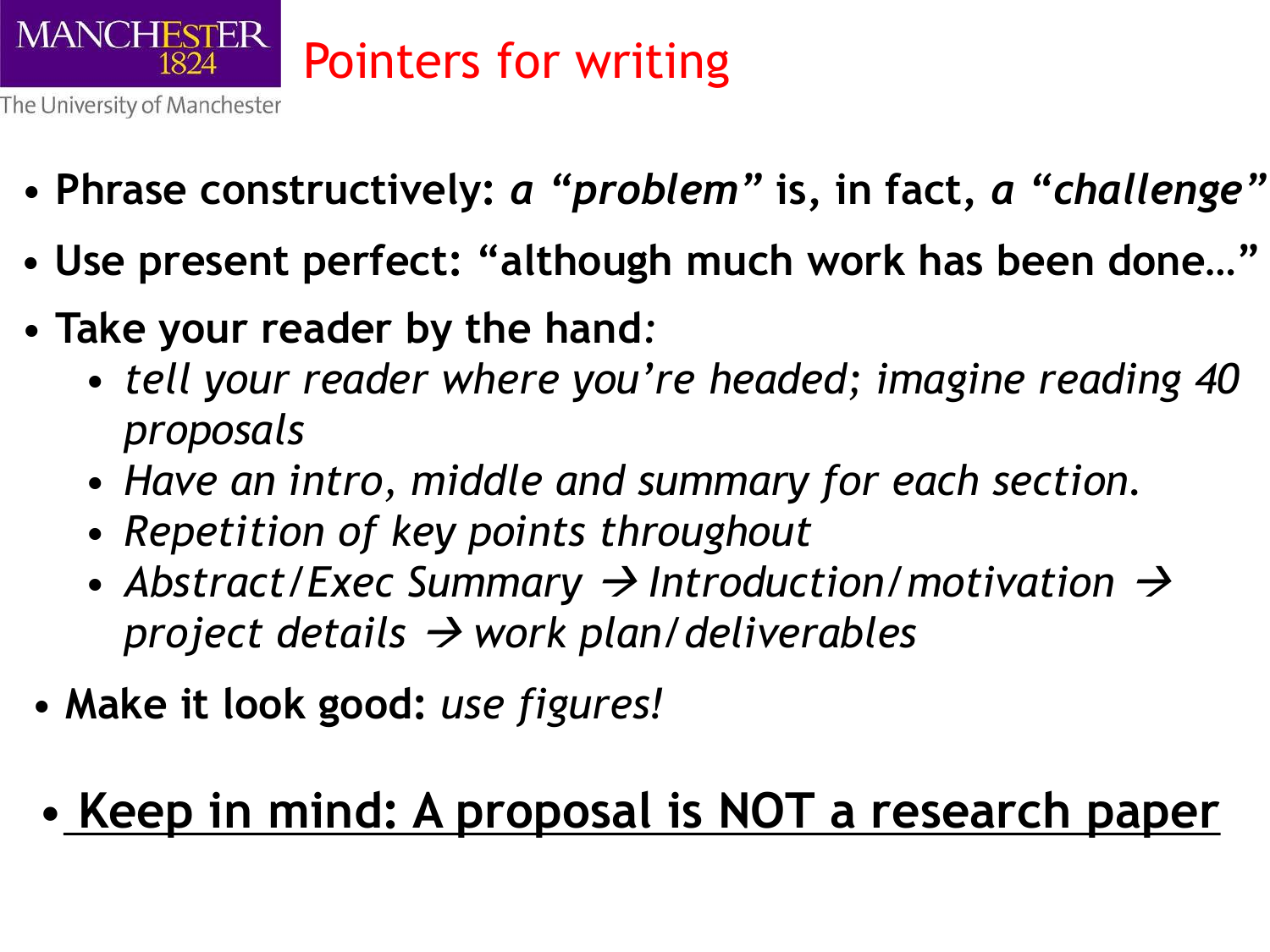

### What sort of proposal would you enjoy reading if you were on the committee?

#### **Try to empathize........**

- **They do not have patience for waffle**
- **Be technical enough to give detail for specialist readers**
- **Be general enough for non-specialist scientists**
- **Balance and flow – narrative and focus**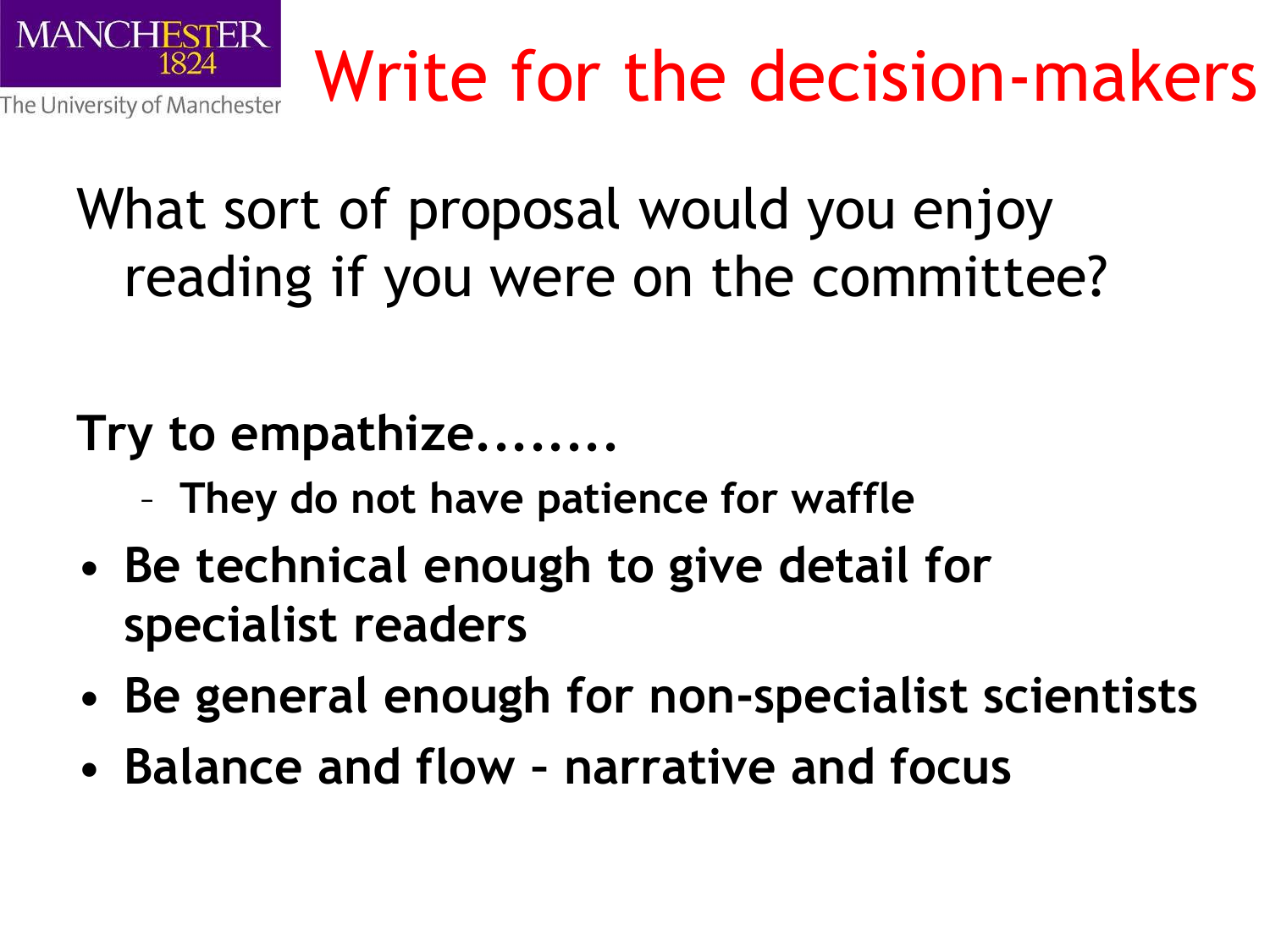

## **Budgeting**

#### The University of Manchester

| Document Menu (Hide)                           | Home: Documents: Document List: With Council (read-only)                                                             |                                 |                           |                                    |                   |  |  |
|------------------------------------------------|----------------------------------------------------------------------------------------------------------------------|---------------------------------|---------------------------|------------------------------------|-------------------|--|--|
| 0<br><b>Instructions</b>                       | <b>Document Actions</b><br>Prev                                                                                      | <b>Next</b>                     |                           |                                    |                   |  |  |
| 0<br>Project Details                           |                                                                                                                      |                                 |                           |                                    |                   |  |  |
| 0<br><b>Fellow Details</b>                     | Postdoctoral Fellowship<br><b>Scheme:</b>                                                                            |                                 |                           |                                    |                   |  |  |
| 0<br>Fellow                                    | Project Title: Novel High-resolution Trace Gas Retrievals from Aircraft in Support of Regional Air Quality Modelling |                                 |                           |                                    |                   |  |  |
| 0<br>Objectives                                | <b>Organisation:</b> The University of Manchester                                                                    |                                 | <b>Department:</b>        | Earth Atmospheric and Env Sciences |                   |  |  |
| 0<br>Summary                                   |                                                                                                                      |                                 |                           |                                    |                   |  |  |
| 0<br><b>Academic Beneficiaries</b>             |                                                                                                                      |                                 |                           |                                    |                   |  |  |
| 0<br>Technology                                | <b>Summary fund heading</b>                                                                                          | <b>Fund heading</b>             | <b>Full economic cost</b> | <b>RC</b> contribution             | % RC contribution |  |  |
| 0<br>Partnership Details                       | Directly Incurred                                                                                                    | Staff                           | 141,430.00                | 113,144.00                         | 80                |  |  |
| 0<br><b>Related Proposal</b>                   |                                                                                                                      |                                 |                           |                                    |                   |  |  |
| 0<br><b>Impact Summary</b>                     |                                                                                                                      | <b>Travel &amp; Subsistence</b> | 25,690.00                 | 20,552.00                          | 80                |  |  |
| 0<br><b>Resource Summary</b>                   |                                                                                                                      | <b>Other Costs</b>              | 24,600.00                 | 19,680.00                          | 80                |  |  |
| 0<br>Other Support                             |                                                                                                                      | Sub-total                       | 191,720.00                | 153,376.00                         |                   |  |  |
| 0<br><b>Resources</b>                          |                                                                                                                      |                                 |                           |                                    |                   |  |  |
| 0<br><b>Travel and Subsistence</b>             |                                                                                                                      | <b>Estates Costs</b>            |                           |                                    |                   |  |  |
| 0<br><b>Animal Costs</b>                       | Directly Allocated                                                                                                   |                                 | 35,727.00                 | 28,581.60                          | 80                |  |  |
| 0<br>Other Directly Incurred                   |                                                                                                                      | Other Directly Allocated        | 4,062.00                  | 3,249.60                           | 80                |  |  |
| Costs                                          |                                                                                                                      | Sub-total                       | 39,789.00                 | 31,831.20                          |                   |  |  |
| 0<br>Other Directly Allocated<br>Costs         |                                                                                                                      |                                 |                           |                                    |                   |  |  |
| Research Facilities/Existing                   | <b>Indirect Costs</b>                                                                                                | <b>Indirect Costs</b>           | 117,246.00                | 93,796.80                          | 80                |  |  |
| Equipment                                      |                                                                                                                      |                                 |                           |                                    |                   |  |  |
| Research Council Facilities <sup>0</sup>       |                                                                                                                      | <b>Total</b>                    |                           |                                    |                   |  |  |
| <b>Estates and Indirect Costs</b><br>$\bullet$ |                                                                                                                      |                                 | 348,755.00                | 279,004.00                         |                   |  |  |

- Get help from the faculty finance team and a mentor
- DO NOT under-resource your project. Use exactly what resources you need to achieve your aims and nothing less. Allow contingency
- Proposals do not fail if the bottom line is high they fail if the bottom line is not justified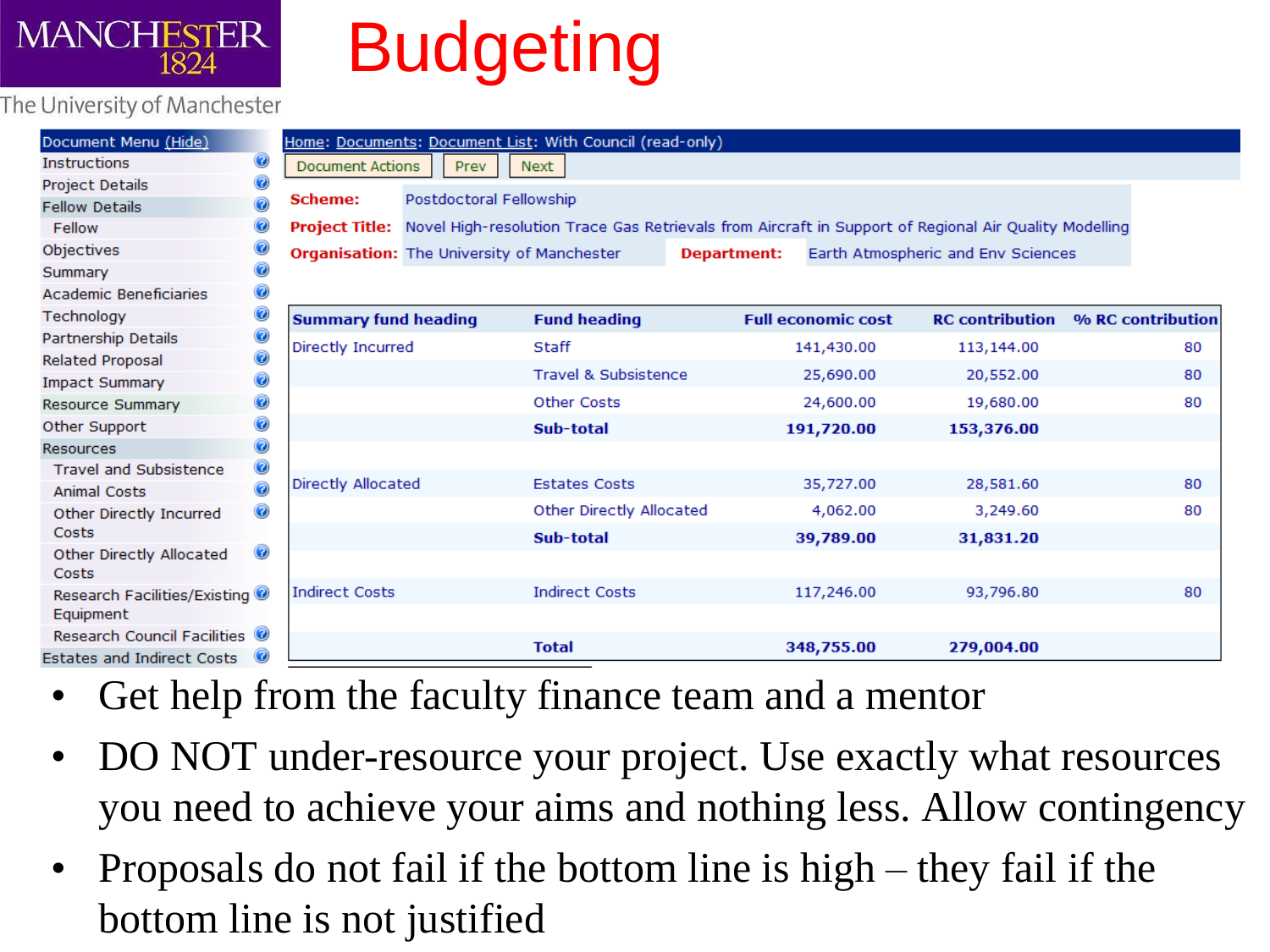

## **Pathways to impact**

- Relevance of results to contribute to solving economic, societal, cultural..... challenges
- "Pathway" refers to realising impact what are the mehanisms/communication channels etc through which your research will turn into real benefit.
- Scores are 0-6;
- 6 is defined: "is linked directly with specific relevant identified beneificiaries of research who are explicitly engaged and supportive of the project. Details achievable mehanisms and performance indicators by which research will enable or realise significant impact"
	- E.g. "The NHS will use this research to improve treatments for patients (see letter of support) following the conclusions of a successful collaborative study in month 35 of the project after project meeting #5."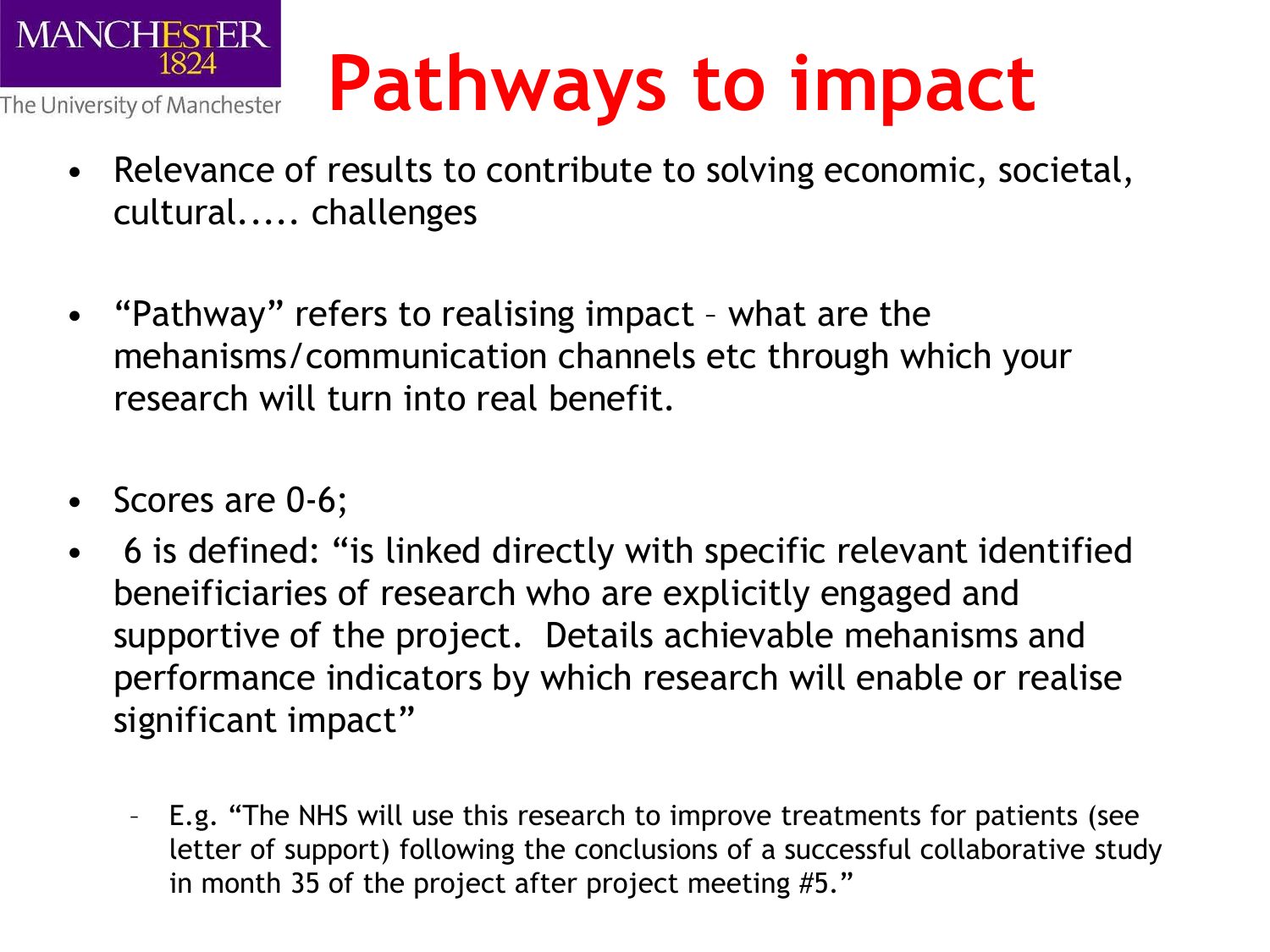

### **Review Rebuttal**

#### **Do:**

- **Stay positive and constructive. Assume that the referee is bona fide**
- **Address each point of the referee's comments completely, but briefly; use the interview to go into detail if necessary**
- **Where possible, use positive comments from one referee to refute criticism from another.**
- **If you deem it necessary to criticize your reviewers, do so diplomatically**
- **Stick to the point – the rebuttal is not a chance to introduce something new.**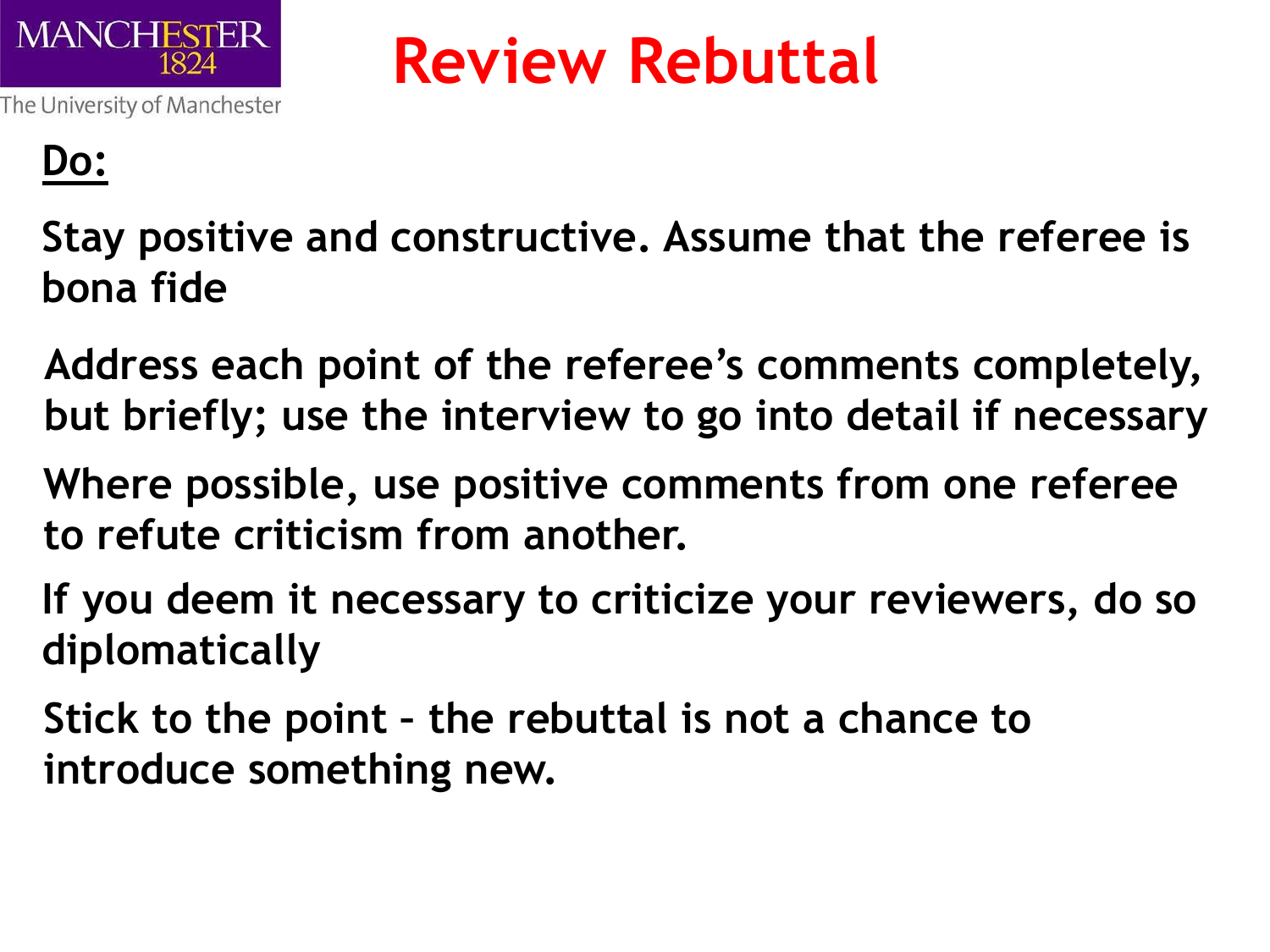

**Review Rebuttal**

The University of Manchester

#### **Don't:**

**Your rebuttal should be longer than the comments (remember the pile of paper!). Usually 1 A4 page per review.**

**As a general rule, avoid criticizing the referees (there are exceptions....).**

**Avoid defensive phrasing. Phrase proactively. Argue with fact and truth**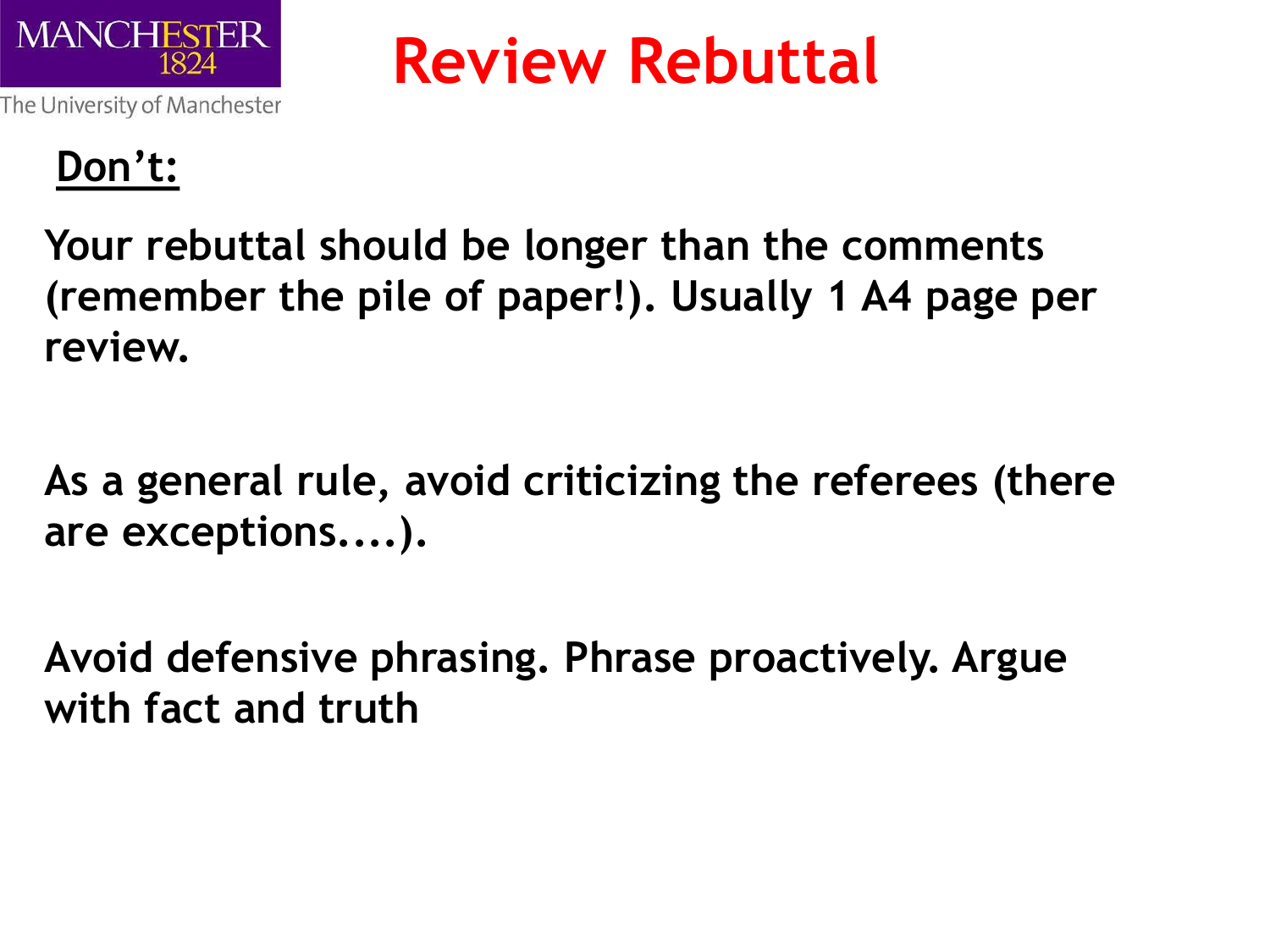

## Who decides?

### A committee

• Is composed of people who are exceptionally busy and are not getting paid for their work



• Has to read ~40 proposals, mostly from areas of research that they know nothing or little about

•Grab their attention early in the proposal or they will switch off! Same goes for reviewers generally.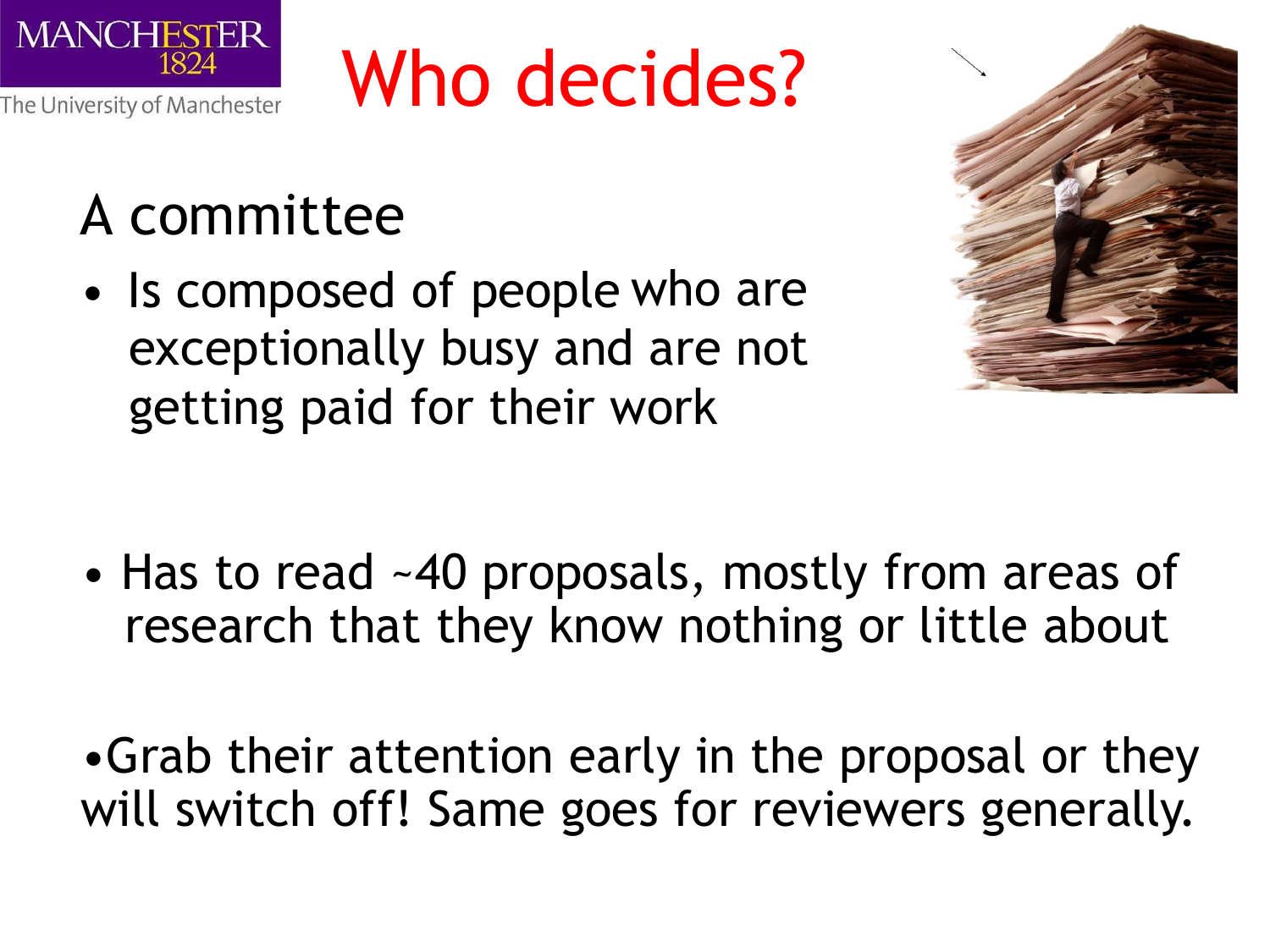

The Panel



- Committee of 6+
	- A Chair (procedural/timekeeper, not decision maker)
	- admin from the funding agency (ensures correct procedure is followed, no role in decision-making)
	- A "first introducer" Specialist in your field that summarises the project score (and its reviews) to the panel
	- A "second introducer" May or may not be a specialist in your field.
	- Several non-experts who may comment/question more generally
- All take part in the scoring process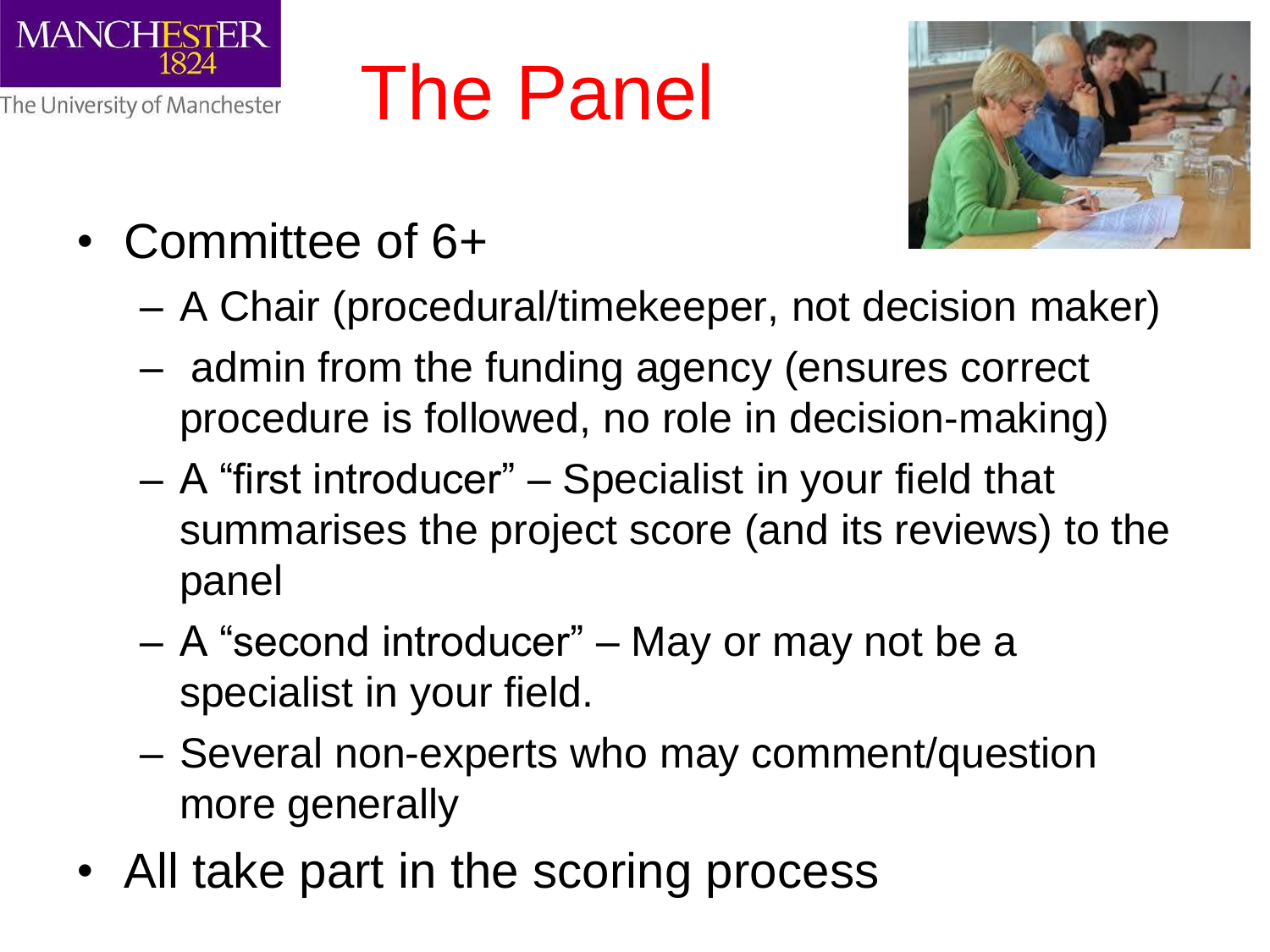

## The Panel Interview



- Before you are invited in:
	- The Chair will ask the introducers to report on the project and reviews and scores (and rebuttal, where provided). They are not your advocate but there to summarise and lead discussion.
	- $-$  If the 1<sup>st</sup> and 2<sup>nd</sup> introducers disagree, the Chair will initiate a discussion and a consensus must be reached.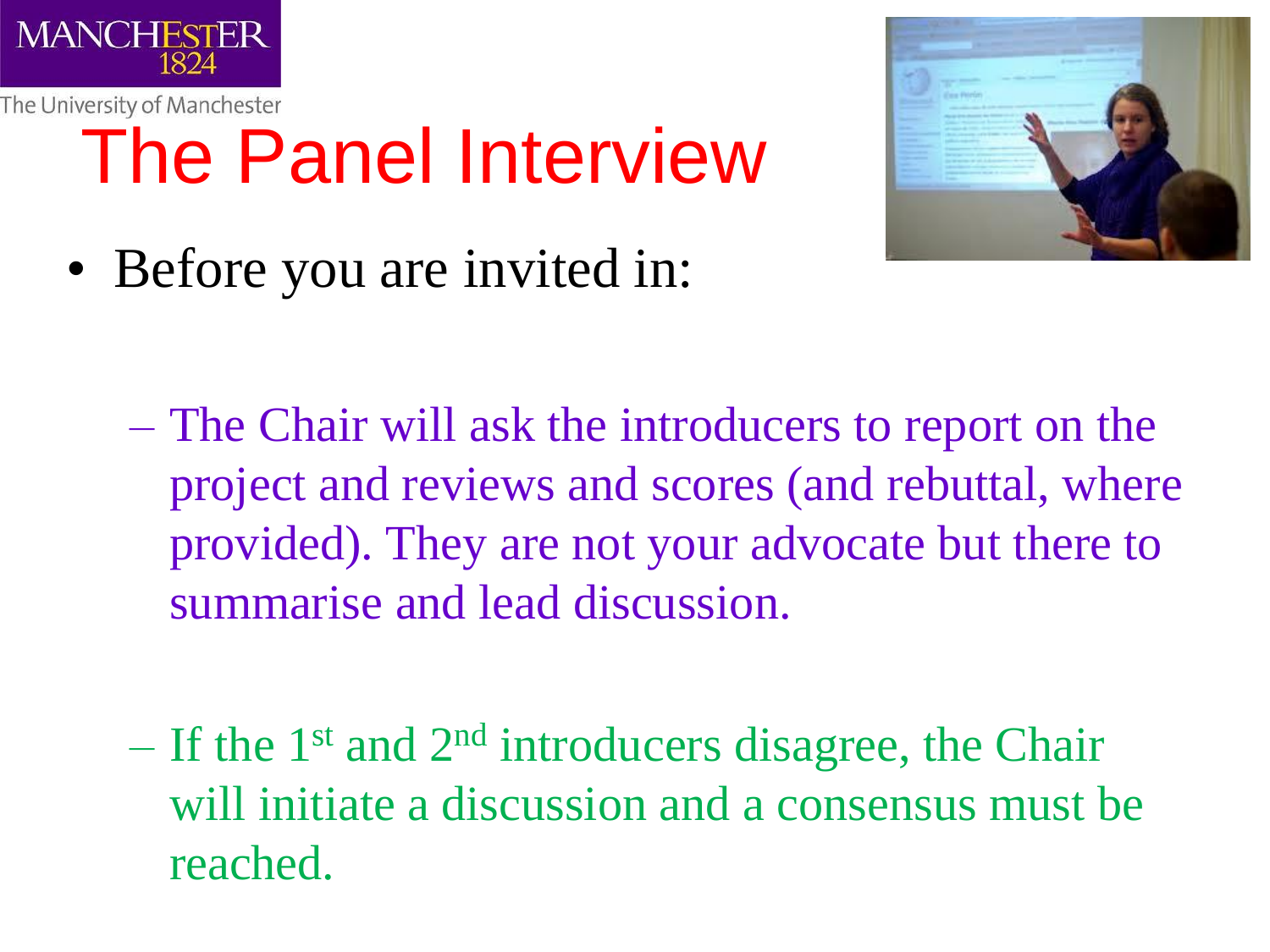# The University of Manchester The Panel Interview

would rather have questions that cant be answered than answers that cant be questioned

• After you are invited in:

**MANCHESTER** 

1824

- **~10 minute summary of your project**
- This is your chance to shine (and deflect bad reviews which may form the basis of questions). Engage the panel (usual comms skills)
- **10 minute Q&A**
- Specialist and non-specialist questions
- Be prepared for "why do you want this Fellowship?" and next steps
- Be honest and don't try to answer anything you can't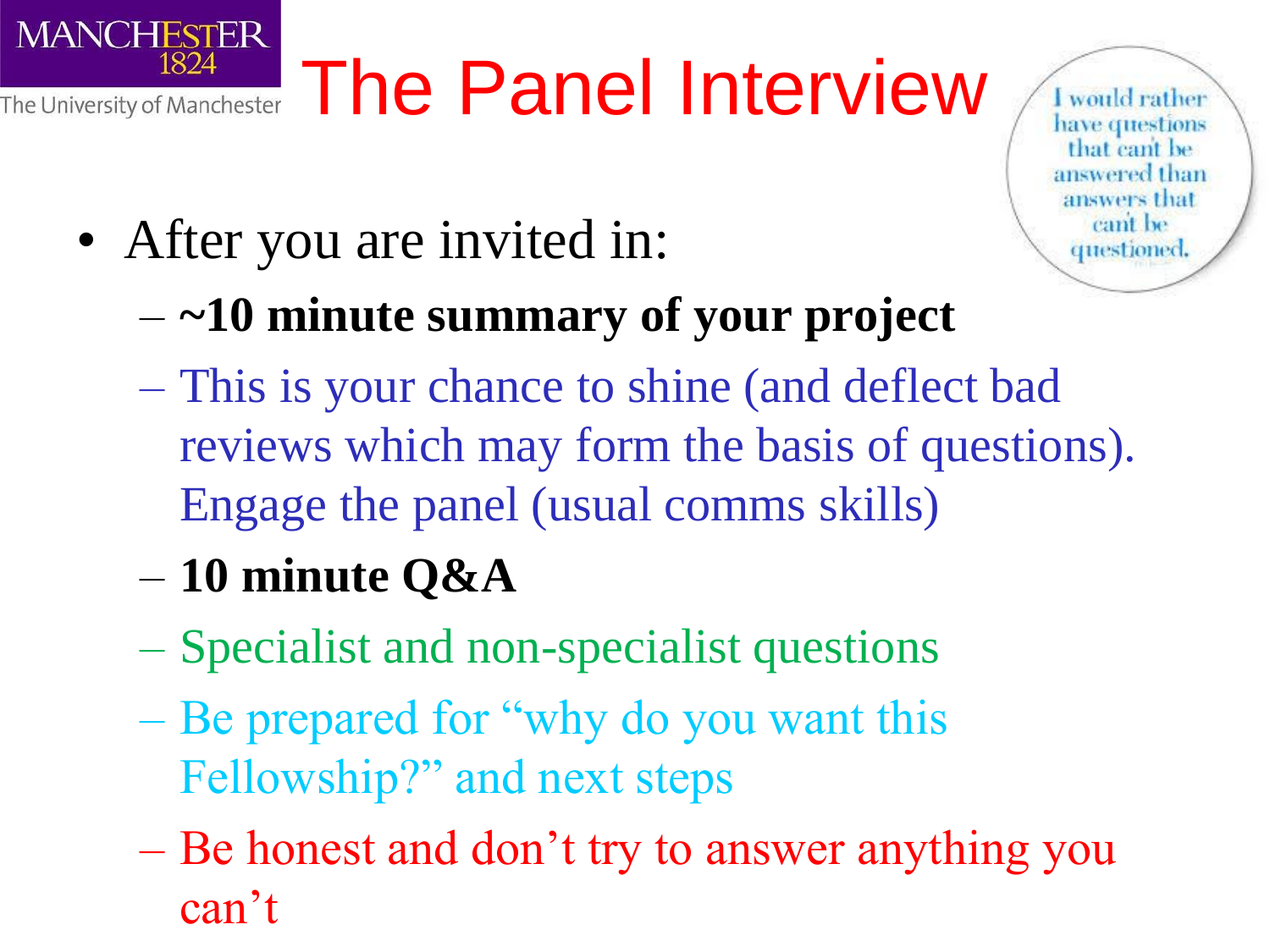

### **Design of your presentation**

The University of Manchester

#### Rule of thumb: 1 sheet/minute Max. 1 message/sheet

- title Biological membranes are the boundaries of cells
- intro/context We know much of structure, but little of membrane dynamics
- motivation Dynamics are important; structure alone is insufficient
- aim and challenge Aim: to see membrane dynamics in real-time
- solution/approach For that, we need new complex laser techniques
- why me, now, here I know how to, and I will tackle this important problem
- summary
	- in the first place it's about *science.* Budgets, planning etc. are secondary. Do not show these in your main presentation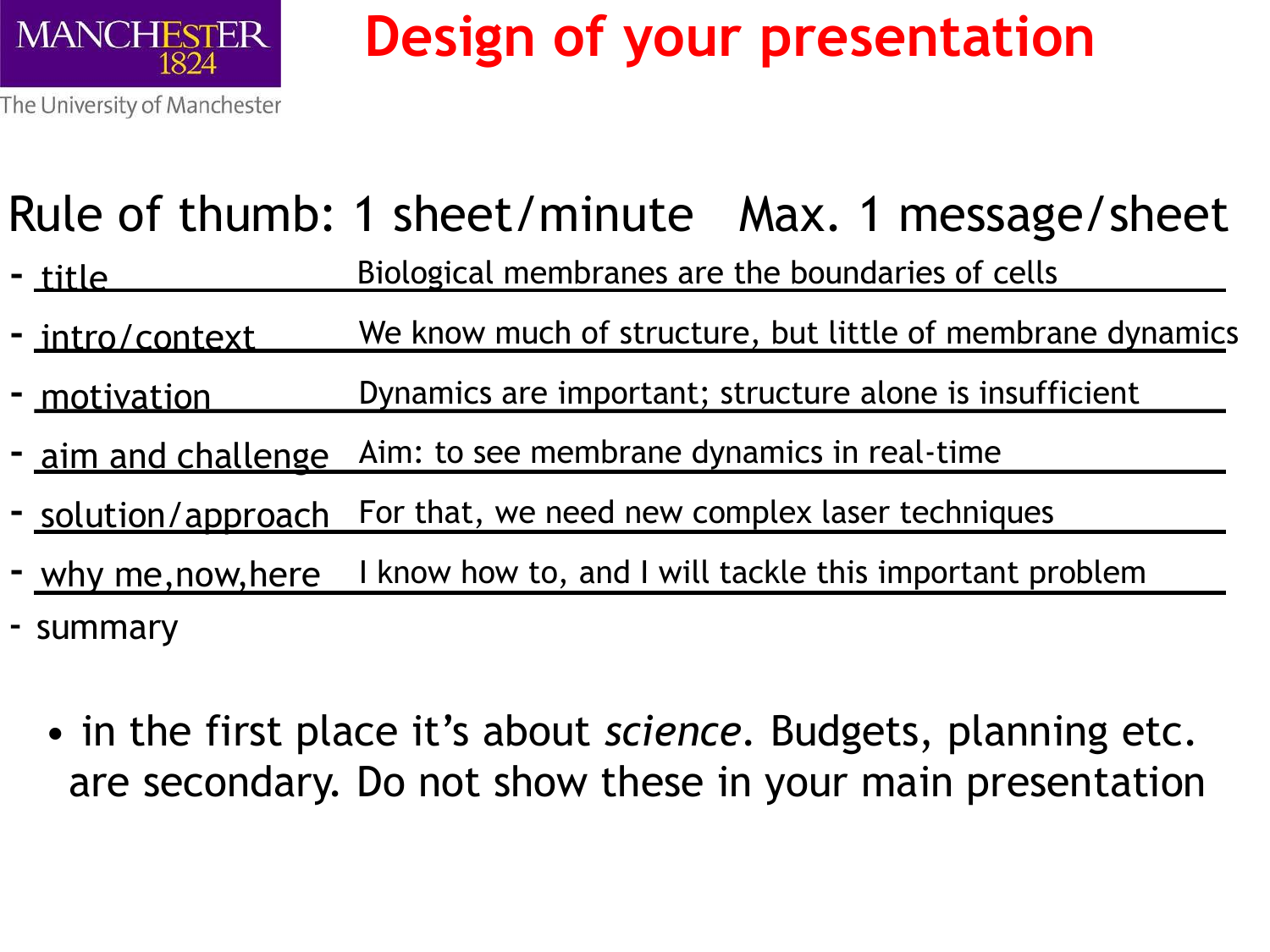

## After the Panel

- Committee will re-evaluate and decide a final score (often 0-10).
- If the proposal is scored 7 or higher (e.g. NERC), it is deemed fundable in principle and moved to the "funding frame".
- All proposals 7+ are placed in a new rank order by the panel
- A line is drawn where the agency-allocated money runs out – above you win, below you lose.

|           | PRIORITY LIST |                                                                                                                                                                                                                                                                                                                                                                                                                                      |
|-----------|---------------|--------------------------------------------------------------------------------------------------------------------------------------------------------------------------------------------------------------------------------------------------------------------------------------------------------------------------------------------------------------------------------------------------------------------------------------|
|           |               | $\sqrt{1 + \frac{1}{\sqrt{1 + \frac{1}{\sqrt{1 + \frac{1}{\sqrt{1 + \frac{1}{\sqrt{1 + \frac{1}{\sqrt{1 + \frac{1}{\sqrt{1 + \frac{1}{\sqrt{1 + \frac{1}{\sqrt{1 + \frac{1}{\sqrt{1 + \frac{1}{\sqrt{1 + \frac{1}{\sqrt{1 + \frac{1}{\sqrt{1 + \frac{1}{\sqrt{1 + \frac{1}{\sqrt{1 + \frac{1}{\sqrt{1 + \frac{1}{\sqrt{1 + \frac{1}{\sqrt{1 + \frac{1}{\sqrt{1 + \frac{1}{\sqrt{1 + \frac{1}{\sqrt{1 + \frac{1}{\sqrt{1 + \frac{1}{$ |
|           |               | $\Box$ 2                                                                                                                                                                                                                                                                                                                                                                                                                             |
|           |               | $\Box$ 3                                                                                                                                                                                                                                                                                                                                                                                                                             |
|           |               | $\begin{array}{c c c c c} \hline \rule{0pt}{16pt} \rule{0pt}{2.5ex} \rule{0pt}{2.5ex} \rule{0pt}{2.5ex} \rule{0pt}{2.5ex} \rule{0pt}{2.5ex} \rule{0pt}{2.5ex} \rule{0pt}{2.5ex} \rule{0pt}{2.5ex} \rule{0pt}{2.5ex} \rule{0pt}{2.5ex} \rule{0pt}{2.5ex} \rule{0pt}{2.5ex} \rule{0pt}{2.5ex} \rule{0pt}{2.5ex} \rule{0pt}{2.5ex} \rule{0pt}{2.5ex} \rule{0pt}{2.5ex} \rule{0pt$                                                       |
|           |               | $\Box$ 5                                                                                                                                                                                                                                                                                                                                                                                                                             |
|           |               | $\Box$ 6                                                                                                                                                                                                                                                                                                                                                                                                                             |
|           |               |                                                                                                                                                                                                                                                                                                                                                                                                                                      |
| $\Box$ 8  |               |                                                                                                                                                                                                                                                                                                                                                                                                                                      |
|           |               | $\begin{tabular}{ c c c c } \hline \quad & \quad & \quad & \quad & \quad & \quad & \quad & \quad & \quad \\ \hline \quad \  & \quad & \quad & \quad & \quad & \quad & \quad & \quad & \quad & \quad \\ \hline \quad \  & \quad & \quad & \quad & \quad & \quad & \quad & \quad & \quad \\ \hline \end{tabular}$                                                                                                                      |
| $\Box$ 10 |               |                                                                                                                                                                                                                                                                                                                                                                                                                                      |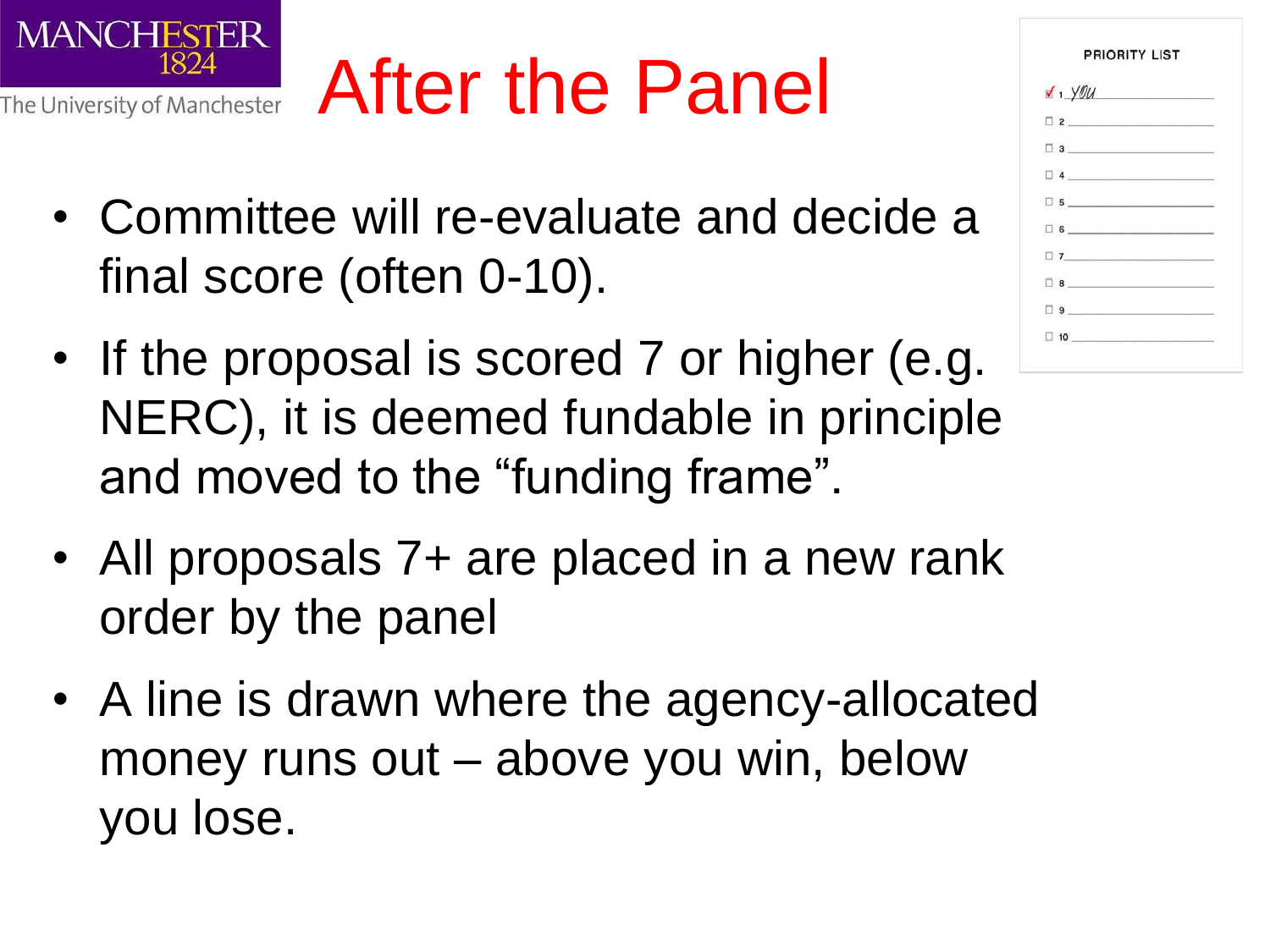

## General Do's



- Be CONFIDENT in yourself and your ideas
- Be ambitious, passionate, clear and concise
- Be honest, organised and pay attention to detail
	- follow the format guide
- develop existing and new networks, e.g. visits to other institutes
	- Panel like active KE across the global community  $(\text{\pounds}20k+$ T&S not unusual)
- Get letters of support
- Show a clear view for the future
- Use your CV and CfS to highlight your track record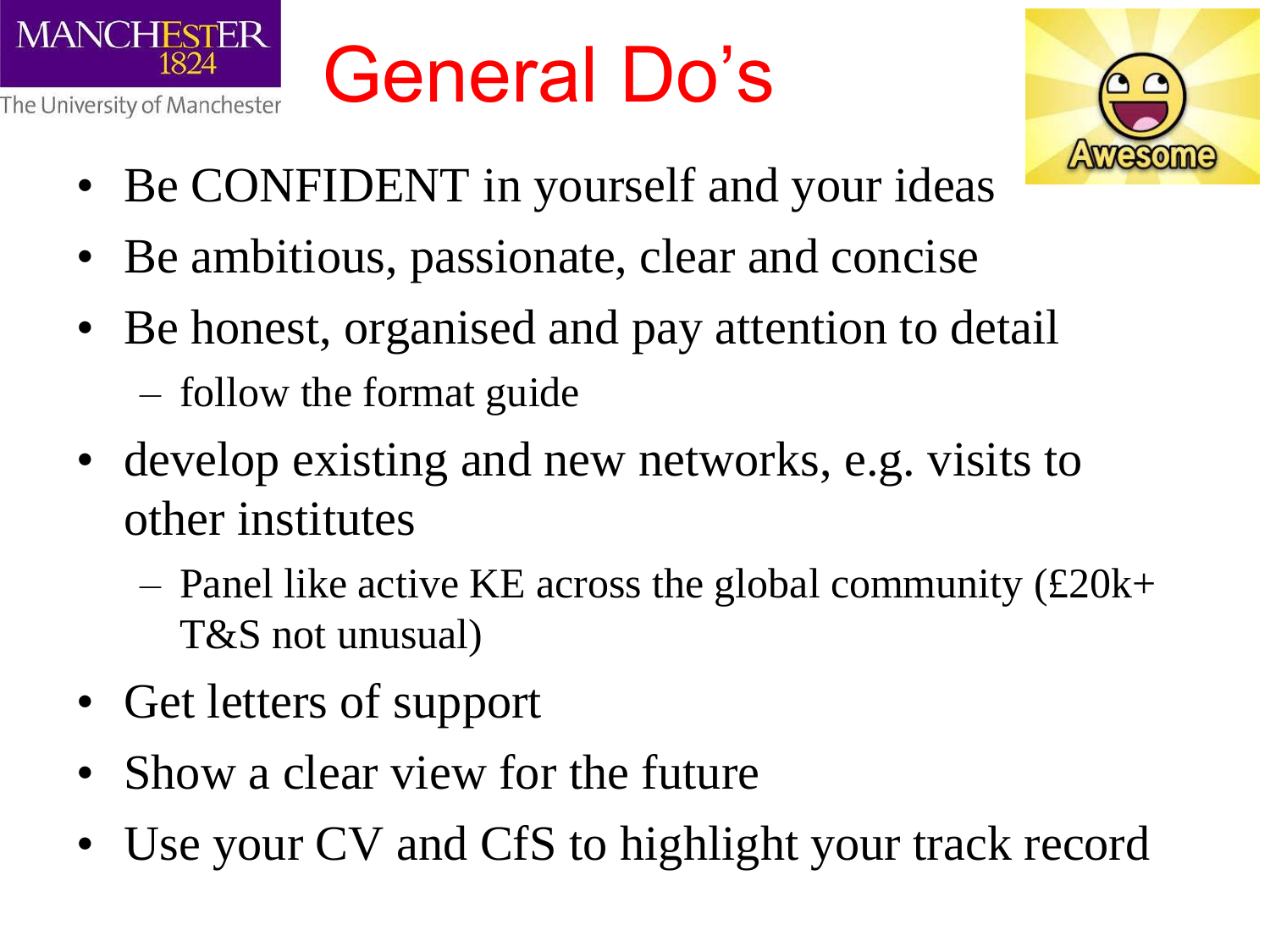

## General Don'ts

- No typos!
- Don't use negative language
- Don't be overly technical
- Don't under-resource your project (big pitfall)
- Don't treat a Fellowship as an extension of your PDRA/PhD
- Don't write a proposal like a paper
- Don't be afraid to get help!